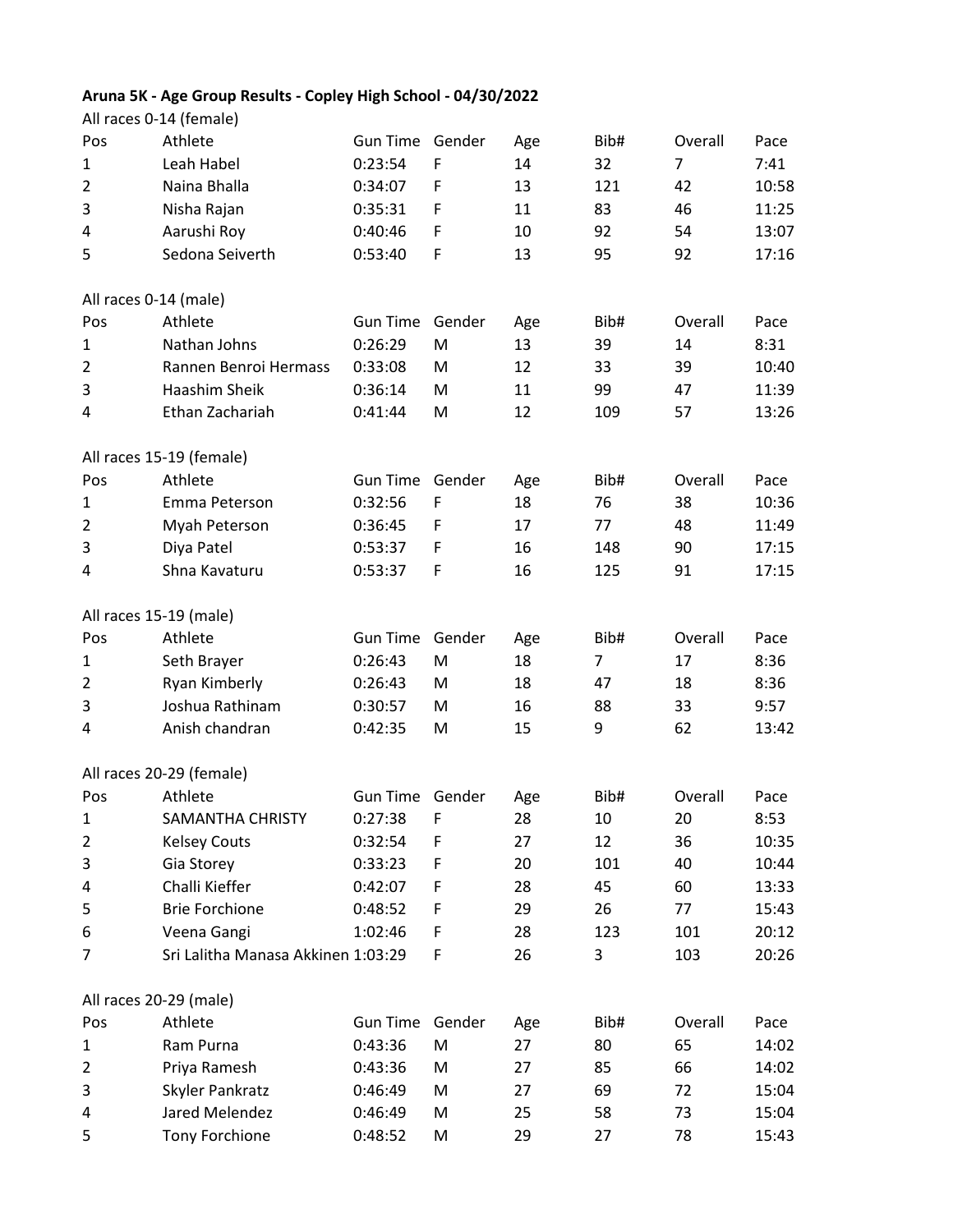|     | All races 30-39 (female) |                 |             |     |                         |         |       |
|-----|--------------------------|-----------------|-------------|-----|-------------------------|---------|-------|
| Pos | Athlete                  | <b>Gun Time</b> | Gender      | Age | Bib#                    | Overall | Pace  |
| 1   | Christie Sullivan        | 0:25:26         | F           | 37  | 113                     | 11      | 8:11  |
| 2   | Gayathri Sreedher        | 0:30:46         | F           | 38  | 115                     | 32      | 9:54  |
| 3   | Maria Mundy              | 0:35:12         | $\mathsf F$ | 36  | 63                      | 45      | 11:19 |
| 4   | Sumana Sarkar            | 0:40:45         | F           | 39  | 93                      | 53      | 13:07 |
| 5   | <b>Tiffany Crocker</b>   | 0:46:21         | F           | 34  | 17                      | 71      | 14:55 |
| 6   | Casey Mencini-Baker      | 0:52:47         | F           | 38  | 61                      | 89      | 16:59 |
| 7   | Sai Usha Kiran Chandra   | 1:02:46         | $\mathsf F$ | 30  | 8                       | 102     | 20:12 |
|     | All races 30-39 (male)   |                 |             |     |                         |         |       |
| Pos | Athlete                  | <b>Gun Time</b> | Gender      | Age | Bib#                    | Overall | Pace  |
| 1   | Hermass Jeyapaul         | 0:25:46         | M           | 38  | 38                      | 13      | 8:17  |
| 2   | Kamalesh Karthikeyan     | 0:27:58         | M           | 32  | 44                      | 21      | 9:00  |
| 3   | <b>William Tilton</b>    | 0:32:54         | M           | 31  | 102                     | 35      | 10:35 |
| 4   | Shawn Gorey              | 0:34:30         | M           | 32  | 30                      | 43      | 11:06 |
| 5   | Adam Kieffer             | 0:42:07         | M           | 38  | 46                      | 59      | 13:33 |
| 6   | Anthony Licon            | 0:47:37         | M           | 36  | 52                      | 74      | 15:19 |
|     | All races 40-49 (female) |                 |             |     |                         |         |       |
| Pos | Athlete                  | Gun Time        | Gender      | Age | Bib#                    | Overall | Pace  |
| 1   | Carrie Jacobs            | 0:25:26         | F           | 47  | 112                     | 12      | 8:11  |
| 2   | Colleen McQuown          | 0:26:42         | F           | 41  | 120                     | 16      | 8:35  |
| 3   | Jennifer Sinkovitz       | 0:28:16         | $\mathsf F$ | 48  | 100                     | 24      | 9:06  |
| 4   | <b>Christine Mella</b>   | 0:29:16         | F           | 42  | 60                      | 27      | 9:25  |
| 5   | Angela Mendise           | 0:29:53         | F           | 45  | 62                      | 29      | 9:37  |
| 6   | Erin Peterson            | 0:36:46         | F           | 44  | 75                      | 49      | 11:50 |
| 7   | Mukta Goyal              | 0:39:21         | $\mathsf F$ | 49  | 31                      | 51      | 12:39 |
| 8   | Lakshmi natarajan        | 0:41:24         | F           | 44  | 66                      | 55      | 13:19 |
| 9   | Deepalakshmi Rajan       | 0:41:25         | F           | 43  | 82                      | 56      | 13:20 |
| 10  | Subha Yadama             | 0:42:21         | F           | 49  | 105                     | 61      | 13:37 |
| 11  | Neha Patel               | 0:44:55         | F           | 44  | 72                      | 67      | 14:27 |
| 12  | Stephanie Estephan       | 0:50:29         | F           | 45  | 25                      | 83      | 16:15 |
| 13  | Pushpa Gadde             | 0:51:54         | F           | 45  | 29                      | 87      | 16:42 |
| 14  | Amy Allbaugh             | 0:52:46         | F           | 45  | $\overline{\mathbf{4}}$ | 88      | 16:59 |
| 15  | Chitra Nagaratnam        | 0:53:53         | F           | 45  | 64                      | 93      | 17:20 |
| 16  | Madhavi Kavaturu         | 0:53:53         | $\mathsf F$ | 46  | 128                     | 94      | 17:20 |
|     | All races 40-49 (male)   |                 |             |     |                         |         |       |
| Pos | Athlete                  | <b>Gun Time</b> | Gender      | Age | Bib#                    | Overall | Pace  |
| 1   | Jonathan Seiverth        | 0:24:43         | M           | 45  | 96                      | 8       | 7:57  |
| 2   | Manohar Rajan            | 0:24:58         | M           | 49  | 81                      | 9       | 8:02  |
| 3   | sudheer Kotagiri         | 0:28:10         | M           | 41  | 49                      | 23      | 9:04  |
| 4   | Mahesh Kavaturu          | 0:32:38         | M           | 48  | 127                     | 34      | 10:30 |
| 5   | <b>Happy Peterson</b>    | 0:32:54         | M           | 46  | 74                      | 37      | 10:35 |
| 6   | Sayyad Bajee Sheik       | 0:38:12         | M           | 43  | 98                      | 50      | 12:18 |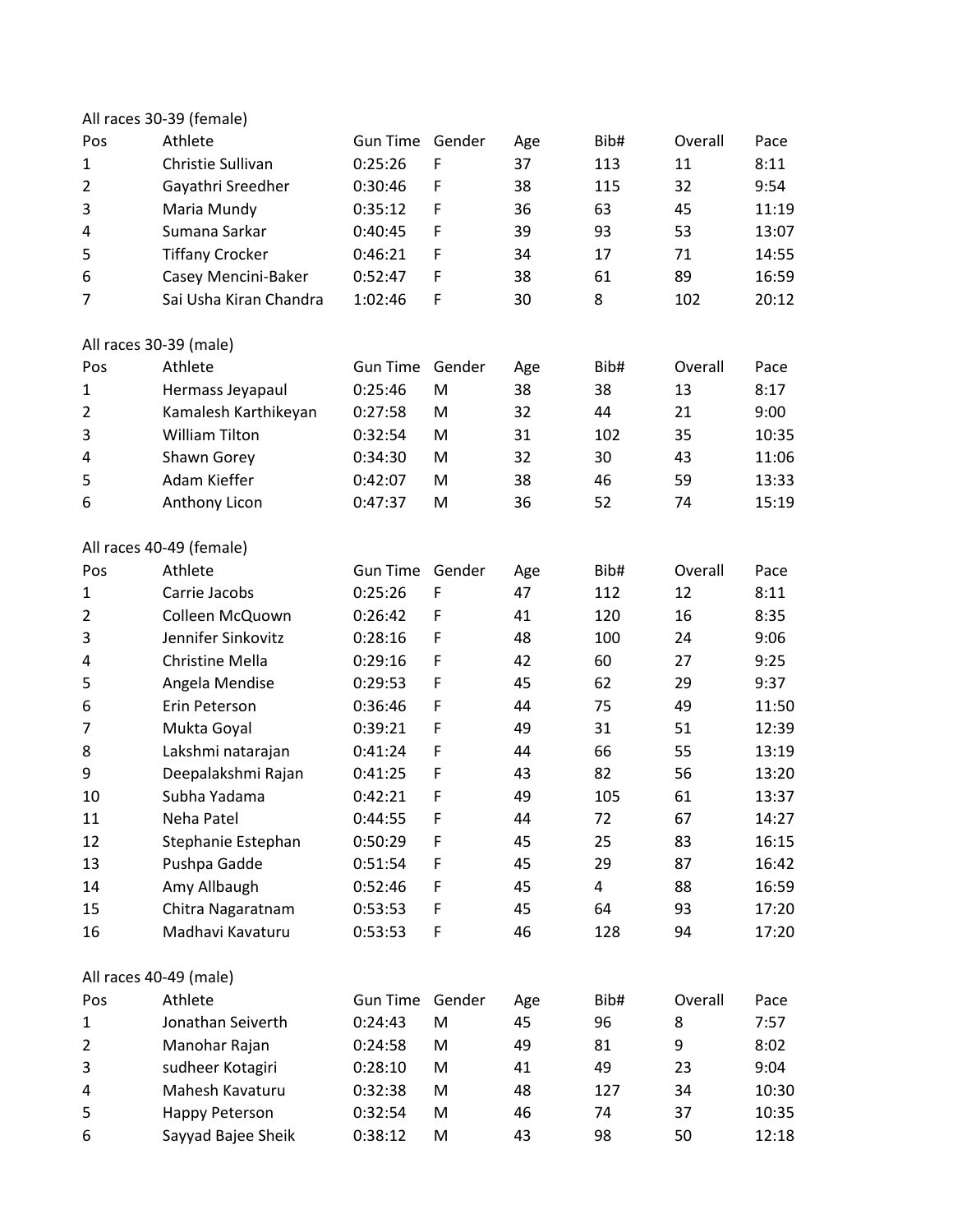| 7              | Srinivasarao Kurra       | 0:39:26         | M           | 40  | 51   | 52      | 12:41 |
|----------------|--------------------------|-----------------|-------------|-----|------|---------|-------|
| 8              | <b>Rahul Patel</b>       | 0:44:59         | M           | 44  | 73   | 68      | 14:28 |
| 9              | Paul Duma                | 0:48:54         | M           | 42  | 21   | 79      | 15:44 |
| 10             | Naveen Mandepudi         | 0:51:54         | M           | 45  | 54   | 86      | 16:42 |
| 11             | Mani Jayaraman           | 0:55:48         | M           | 44  | 37   | 97      | 17:57 |
|                | All races 50-59 (female) |                 |             |     |      |         |       |
| Pos            | Athlete                  | <b>Gun Time</b> | Gender      | Age | Bib# | Overall | Pace  |
| $\mathbf{1}$   | Anu Ramakrishnan         | 0:26:42         | F           | 55  | 84   | 15      | 8:35  |
| $\overline{2}$ | <b>Shannon Francis</b>   | 0:26:55         | F           | 52  | 28   | 19      | 8:40  |
| 3              | Brenda Prezenkowski      | 0:29:37         | F           | 54  | 79   | 28      | 9:32  |
| 4              | Karen Hernandez          | 0:30:31         | $\mathsf F$ | 58  | 34   | 30      | 9:49  |
| 5              | Dina DiDonato            | 0:43:11         | F           | 51  | 19   | 63      | 13:54 |
| 6              | Karen Gallivan           | 0:43:11         | $\mathsf F$ | 51  | 110  | 64      | 13:54 |
| 7              | Pam Paparone             | 0:45:02         | $\mathsf F$ | 51  | 70   | 69      | 14:29 |
| 8              | Chitra Matthai           | 0:48:38         | F           | 53  | 56   | 76      | 15:39 |
| 9              | <b>Beth Hofacker</b>     | 0:50:27         | F           | 55  | 36   | 80      | 16:14 |
| 10             | Laurel Labbe             | 0:50:28         | F           | 52  | 124  | 81      | 16:14 |
| 11             | Sharon Rodriguez         | 0:50:28         | F           | 52  | 89   | 82      | 16:14 |
| 12             | Nancy Bradshaw           | 0:51:13         | $\mathsf F$ | 57  | 6    | 84      | 16:29 |
|                | All races 50-59 (male)   |                 |             |     |      |         |       |
| Pos            | Athlete                  | <b>Gun Time</b> | Gender      | Age | Bib# | Overall | Pace  |
| $\mathbf{1}$   | Senthil Kumar            | 0:29:02         | M           | 51  | 118  | 26      | 9:20  |
| $\overline{2}$ | Fernando Rodriguez       | 0:30:42         | M           | 53  | 91   | 31      | 9:53  |
| 3              | steve nowak              | 0:33:23         | M           | 55  | 67   | 41      | 10:44 |
| 4              | Arturo Hernandez         | 0:34:50         | M           | 56  | 35   | 44      | 11:13 |
| 5              | Sajit Zachariah          | 0:41:44         | M           | 56  | 108  | 58      | 13:26 |
| 6              | Anand Yadama             | 0:48:34         | M           | 57  | 106  | 75      | 15:38 |
| 7              | raj krish                | 0:55:51         | M           | 53  | 50   | 98      | 17:58 |
|                | All races 60-69 (female) |                 |             |     |      |         |       |
| Pos            | Athlete                  | Gun Time Gender |             | Age | Bib# | Overall | Pace  |
| $\mathbf 1$    | Dana Tron                | 1:02:01         | $\mathsf F$ | 66  | 103  | 99      | 19:57 |
| 2              | Carolyn Crocker          | 1:02:01         | F           | 65  | 16   | 100     | 19:57 |
|                | All races 60-69 (male)   |                 |             |     |      |         |       |
| Pos            | Athlete                  | <b>Gun Time</b> | Gender      | Age | Bib# | Overall | Pace  |
| 1              | Jay Dick                 | 0:27:58         | M           | 62  | 18   | 22      | 9:00  |
| $\overline{2}$ | <b>Aaron Couts</b>       | 0:28:49         | M           | 61  | 13   | 25      | 9:16  |
| 3              | Joe Paparone             | 0:45:03         | M           | 67  | 71   | 70      | 14:30 |
|                | All races 70- (female)   |                 |             |     |      |         |       |
| Pos            | Athlete                  | <b>Gun Time</b> | Gender      | Age | Bib# | Overall | Pace  |
| $\mathbf{1}$   | Karen Majewski           | 0:51:13         | F           | 72  | 53   | 85      | 16:29 |
| 2              | Sue Johnson              | 0:54:29         | F           | 71  | 42   | 95      | 17:32 |
| 3              | Susan Parker             | 0:54:29         | F           | 71  | 114  | 96      | 17:32 |